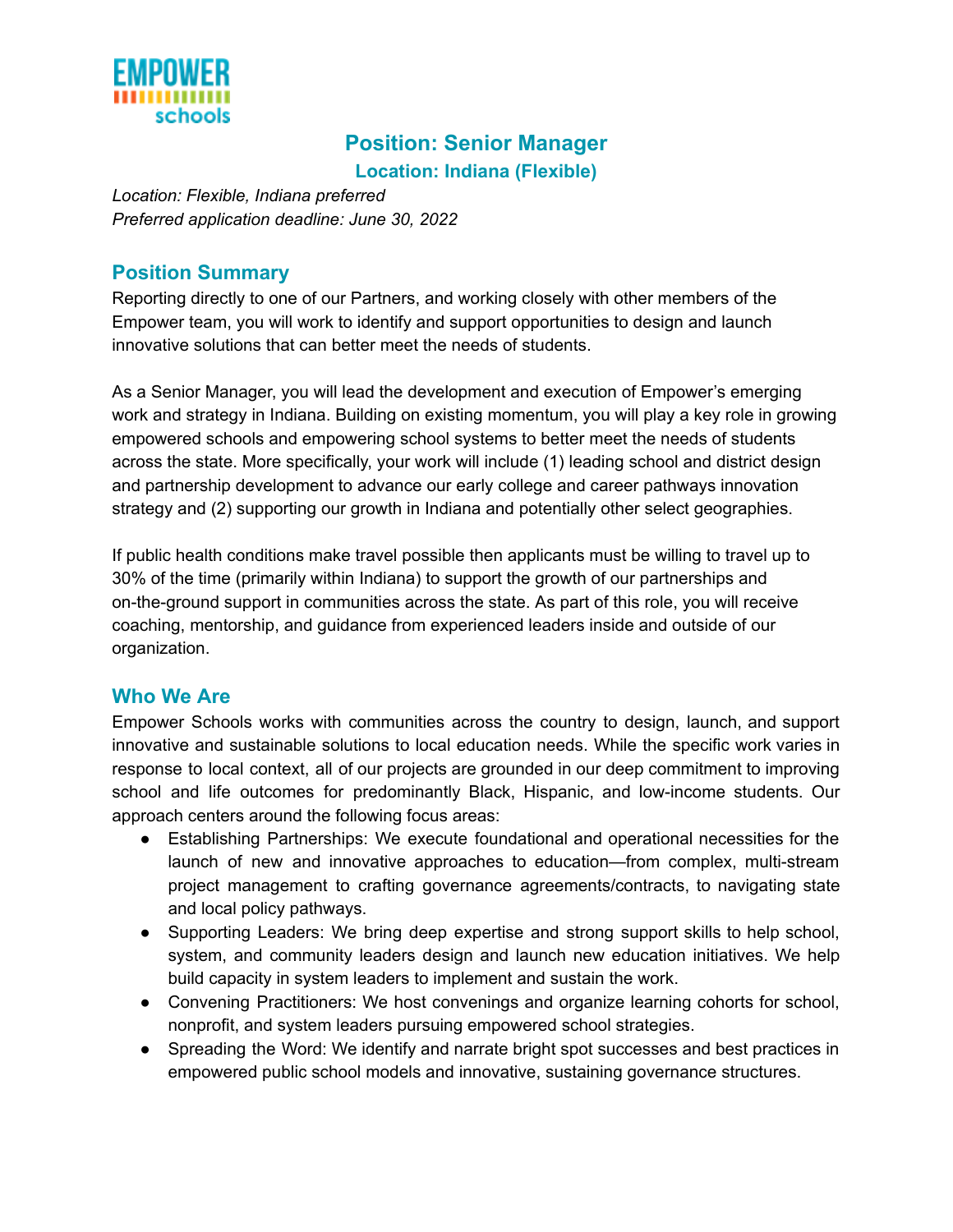

Empower's work is informed by our experience as the design and launch partner of several public school improvement and innovation efforts across the country including the South Bend Empowerment Zone (IN), Springfield Empowerment Zone Partnership (MA), the Luminary Learning Network in Denver, and the Rural Schools Innovation Zone in South Texas. Recently, we have built responsive and high-performing teams supporting work in states including Indiana, Texas, Colorado, and California. To date, we have supported the design and launch of fourteen empowering partnerships across five states, serving more than 28,000 students attending 60 schools. We are supported by an ecosystem of partners and stakeholders in each community, often organized at a state-level in partnership with state agencies. Developing both site and state-specific strategies and relationships is key to our work.

Empower is working to deepen our impact in Indiana. We are currently supporting the South Bend Empowerment Zone and collaborating with additional communities to explore transformation zones in their districts. In addition, Empower has recently been selected to serve as the technical assistance provider to two districts help transform their high schools and develop durable partnerships between local districts, industry, and higher education partners to expand and strengthen college and career pathways that strategically integrate rigorous and sequenced coursework, meaningful career connected learning, and intentional mentorship and counseling.

#### **Who You Are**

- You are committed to centering racial and socioeconomic equity in your work. You understand the impact of systemic and implicit racism and challenge yourself and others to support transformational outcomes for students across race and class.
- You are a fast learner with a thirst for knowledge and are excited by developing creative solutions to challenges encountered at the school and system levels.
- You are familiar with the challenges facing K-12 urban education and have applied your analytical and creative problem-solving skills to address them in previous roles.
- You are able to take ideas and solutions from brainstorms to fruition, while engaging and incorporating the perspectives of others.
- You enjoy working individually and as part of a team and are able to quickly and effectively build strong relationships and influence others with your ideas.
- Your strong project management skills allow you to develop and implement complex
- projects involving multiple stakeholders and tight deadlines to high standards.
- You make time to reflect on your work in order to continually improve your effectiveness, you know how to self-advocate in order to get the support that you need, and you can keep it all in perspective with a sense of humor.
- In short, you are a rock star generalist with a broad skill-set, who can support a wide range of projects.

# **How You'll Help**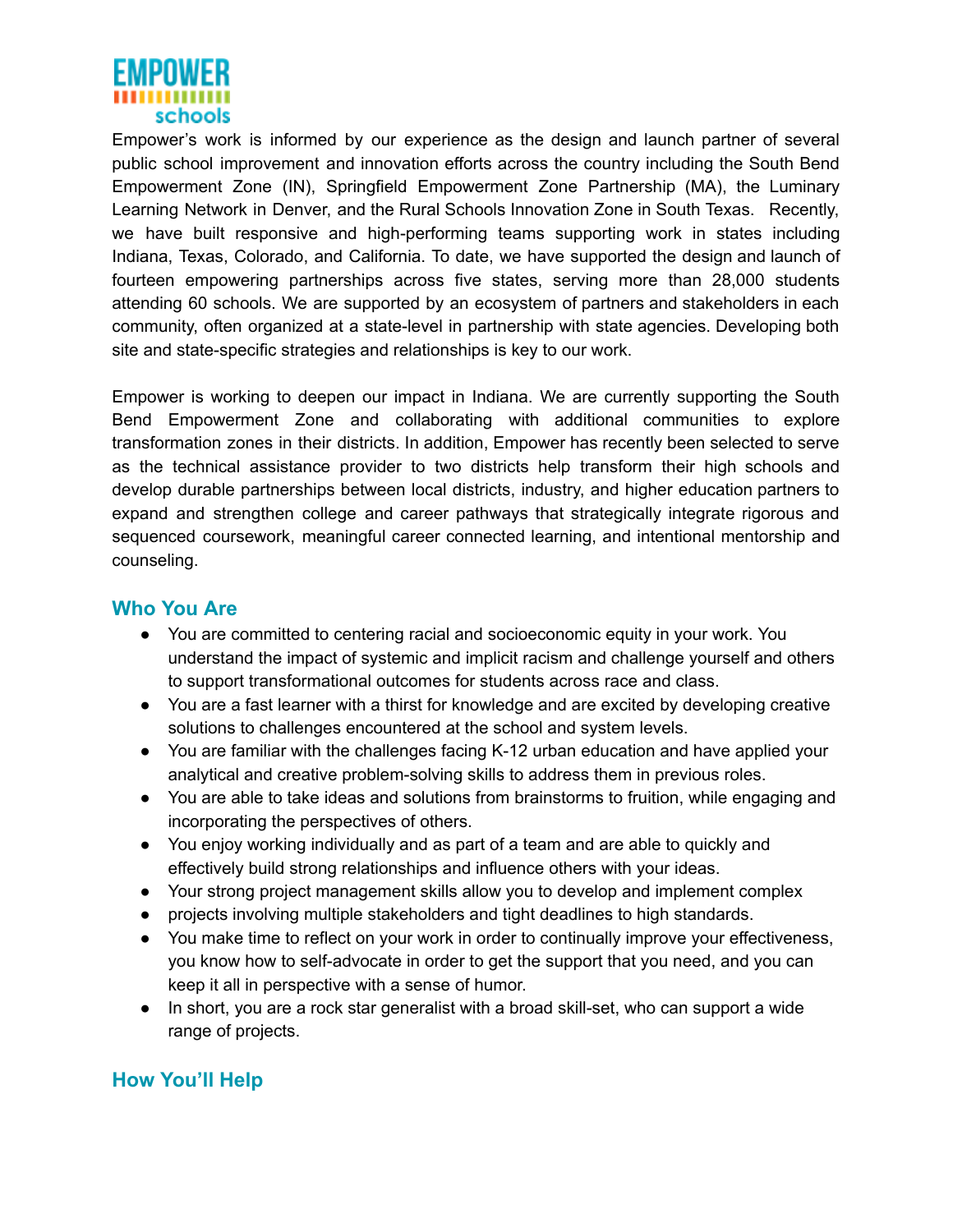

You will support an array of important initiatives and relationships, playing a key role in enabling schools in the state to make the best decisions for students in communities across Indiana. Your work will vary based on the needs over time and will include the following:

- **● Support partnership development and execution of state and district partnerships**
	- Develop and cultivate relationships with potential state and district partners in Indiana and across the country in collaboration with teammates,
	- *○* Build productive and professional working relationships quickly with various stakeholders
	- *○* Develop project proposals, project plans, and partnership documents
	- *○* Support cultivation of potential philanthropic supporters for local partnerships
	- *○* Research district context and community dynamics to support the development of new initiatives
- **● Support execution and project management of design and launch partnerships**
	- Create custom community-focused presentation and communication materials for various stakeholders (e.g., district partners, school-based staff, community members, state policy champions, etc.)
	- Lead the creation of clear and compelling written deliverables to enable Zone and partnership approval and facilitate strategic planning (e.g., application documents for district or state authorization, concept papers, needs assessment data analysis, strategic plans)
	- Serve as project manager for specific project workstreams; successfully manage and track workflows and activities of staff, consultants, and partners as required for successful execution
	- Work with teammates to support the design and implementation of programmatic strategy in new Zones and partnerships, including supporting partnership leadership teams, supporting recruitment of partnership staff, cultivating school improvement partners, and communicating progress

**● Additional support as needed**

○ Provide leverage and capacity on additional growth projects outside of Indiana as needed

# **Qualifications**

- At least 4-8 years of work experience
	- Educational expertise required
	- Consulting and strategic planning work preferred
- Demonstrated interest in and strong alignment with the goals of Empower Schools
- Strong, demonstrated commitment to anti-racism, diversity, equity & inclusion
- Track record of taking initiative to successfully manage complex projects and initiatives involving multiple components